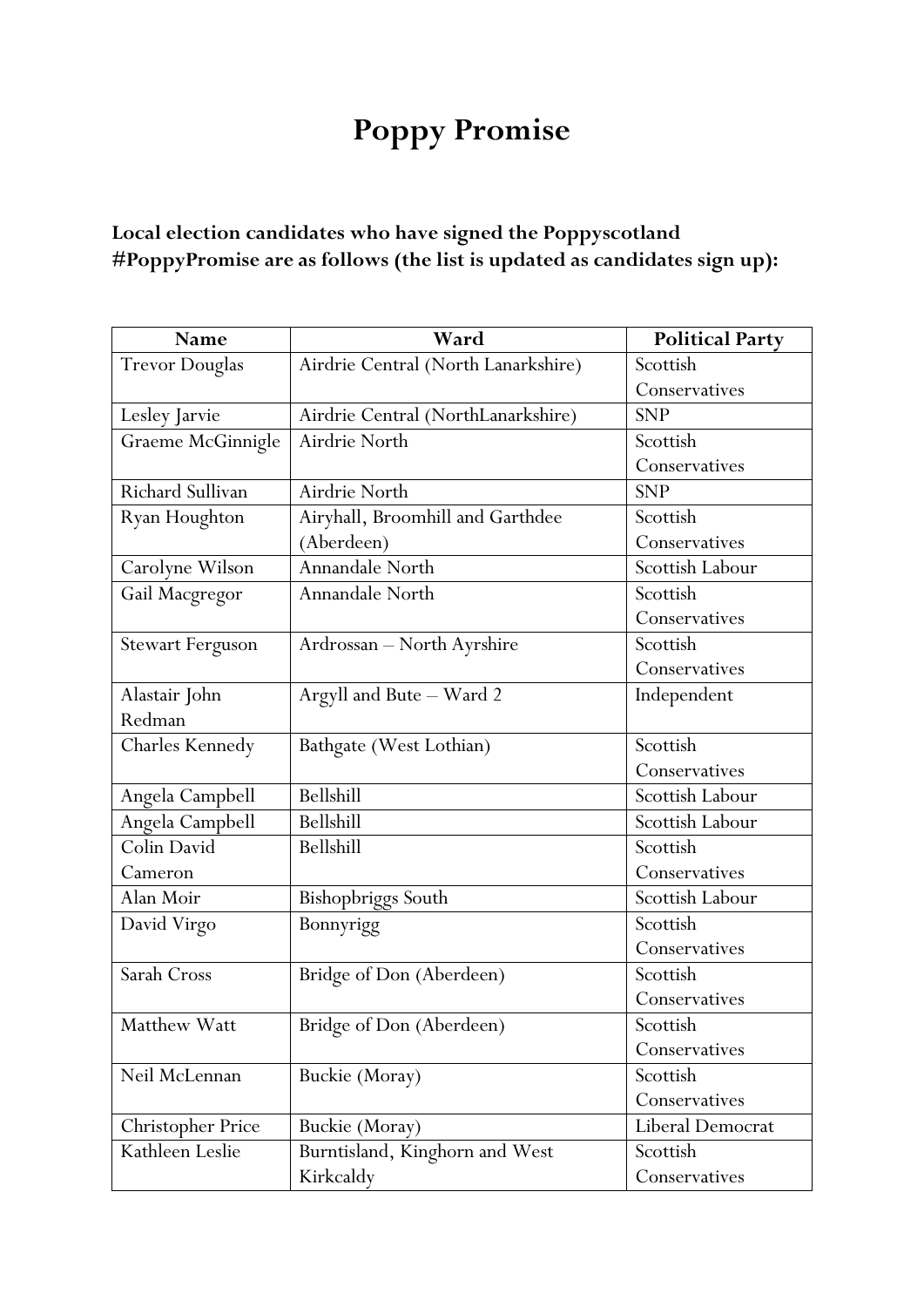| Clare Steel           | Clydebank Central                    | Scottish Labour  |
|-----------------------|--------------------------------------|------------------|
| Liam James Wilson     | Clydebank Central (West              | Scottish         |
|                       | Dunbartonshire)                      | Conservatives    |
| Mark Wells            | Dalkeith (Midlothian)                | Scottish         |
|                       |                                      | Conservatives    |
| Mark Wells            | Dalkieth (Midlothian)                | Scottish         |
|                       |                                      | Conservatives    |
| Gurpeet Singh Johal   | Dumbarton                            | Scottish Labour  |
| Daniel Hampsey        | Dunoon                               | Scottish         |
|                       |                                      | Conservatives    |
| <b>Braiden Smith</b>  | Dyce, Bucksburn, Danestone (Aberdeen | Scottish         |
|                       | City)                                | Conservatives    |
| Avril McKenzie        | Dyce, Danestone, Bucksburn           | Scottish         |
|                       | (Aberdeen)                           | Conservatives    |
| Robin Bawa            | East Ayrshire                        | Scottish         |
|                       |                                      | Conservatives    |
| Damian Doran-         | East Livingston and East Calder      | Scottish         |
| Timson                |                                      | Conservatives    |
| Tim Pogson            | Edinburgh Southside Newington        | Scottish Labour  |
| Amber Dunbar          | Elgin City North (Moray)             | Scottish         |
|                       |                                      | Conservatives    |
| Graham Jarvis         | Elgin City North (Moray)             | Independent      |
| <b>Robert Bissett</b> | Falkirk North                        | Scottish Labour  |
| <b>Ben Williams</b>   | Fochabers Lhanbryde                  | Scottish Labour  |
| Marc Macrae           | Fochabers Lhanbryde (Moray)          | Scottish         |
|                       |                                      | Conservatives    |
| Kathleen Robertson    | Forres (Moray)                       | Scottish         |
|                       |                                      | Conservatives    |
| Shaun Moat            | Forres (Moray)                       | Independent      |
| Ben Callaghan         | Fortissat                            | Scottish         |
|                       |                                      | Conservatives    |
| Shane Painter         | George Street & Harbour (Aberdeen)   | Scottish         |
|                       |                                      | Conservatives    |
| Michael Hutchison     | George Street/Harbour (Aberdeen      | <b>SNP</b>       |
|                       | City)                                |                  |
| Sandra Macdonald      | George Street/Harbour (Aberdeen)     | Scottish Labour  |
| John White            | Glasgow North East                   | Scottish         |
|                       |                                      | Conservatives    |
| Stuart Crawford (Lt   | Haddington and Lammermuir            | Scottish Liberal |
| Col, Retd)            |                                      | Democrats        |
| Lars Frevert          | Hazlehead/Queens                     | Scottish         |
|                       | Cross/Countesswells (Aberdeen)       | Conservatives    |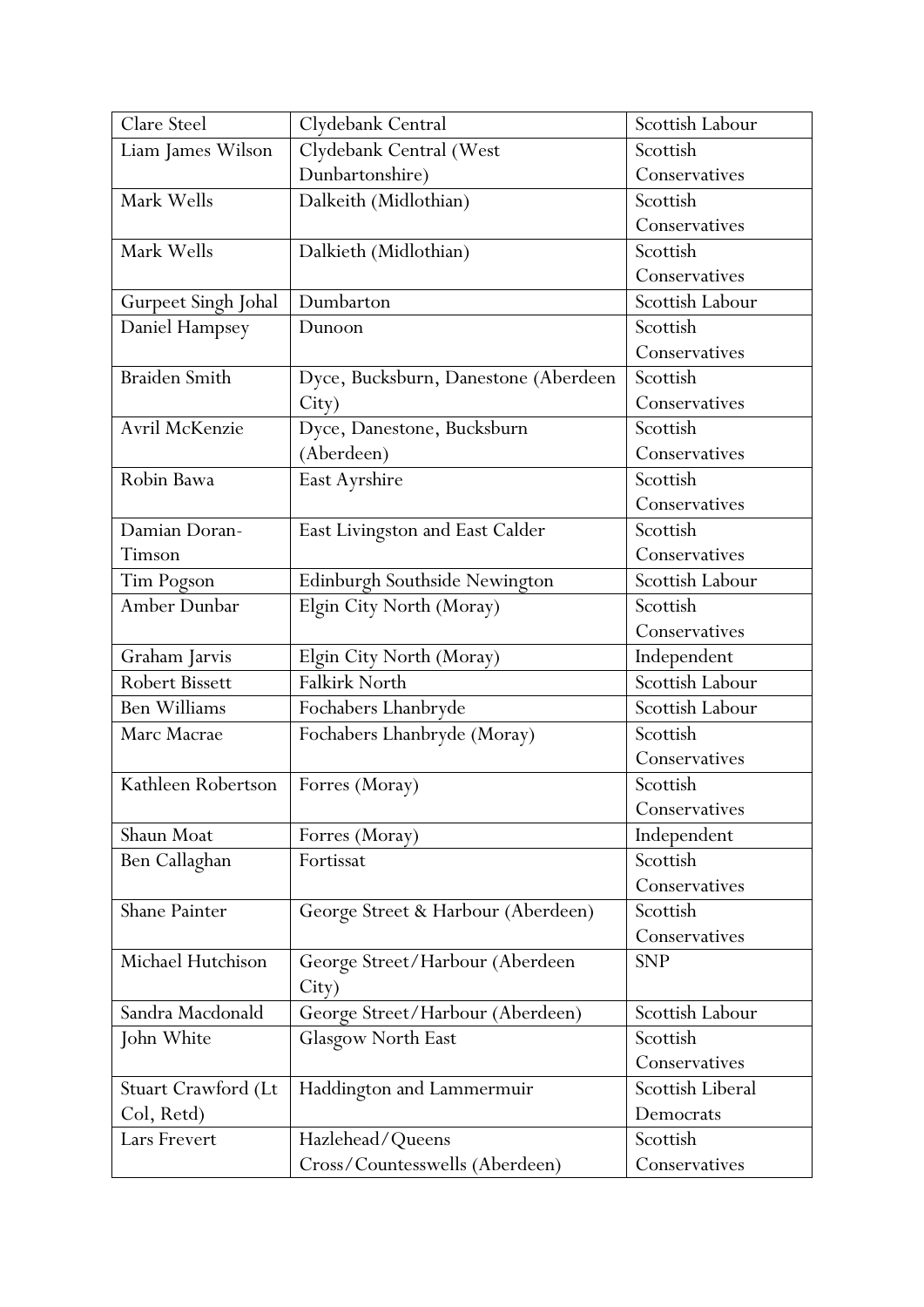| Ken McLeod               | Hazlehead/QueensCross/Countesswells  | Scottish        |
|--------------------------|--------------------------------------|-----------------|
|                          | (Aberdeen)                           | Conservatives   |
| James Allan              | Heldon and Laich (Moray)             | Scottish        |
|                          |                                      | Conservatives   |
| Fiona Howard             | Helensburgh Central                  | Scottish Labour |
| Freddie John             | Hilton/Woodside/Stockethill          | Scottish        |
|                          | (Aberdeen)                           | Conservatives   |
| <b>Patrick Browne</b>    | Inverkeithing and Dalgety Bay (Fife) | Scottish Labour |
| <b>Andrew Mackintosh</b> | Inverness - Ness-side                | Scottish Labour |
| Matthew McLean           | Irvine South                         | Scottish        |
|                          |                                      | Conservatives   |
| Scott Gallacher          | Irvine West                          | Scottish        |
|                          |                                      | Conservatives   |
| <b>Tracy Colyer</b>      | Keith and Cullen (Moray)             | Scottish        |
|                          |                                      | Conservatives   |
| Donald Gatt              | Keith and Cullen (Moray)             | Scottish        |
|                          |                                      | Conservatives   |
| <b>Barry Douglas</b>     | Kilmarnock East and Hurlford         | Scottish Labour |
| Robin Bawa               | Kilmarnock South - East Ayrshire     | Scottish        |
|                          |                                      | Conservatives   |
| Lillian Jones            | Kilmarnock West and Crosshouse       | Scottish Labour |
| Donald Reid              | Kilwinning                           | Labour and Co-  |
|                          |                                      | Operative       |
| Lynn Thomson             | Kincorth/Nigg/Cove (Aberdeen City)   | Scottish Labour |
| Richard Brooks           | Kincorth/Nigg/Cove (Aberdeen)        | Scottish        |
|                          |                                      | Conservatives   |
| John Wheeler             | Kingswells, Sheddocksley and         | Scottish        |
|                          | Summerhill (Aberdeen)                | Conservatives   |
| James Leslie             | Kirkcaldy North                      | Scottish        |
|                          |                                      | Conservatives   |
| Lesley McDonald          | Larkhall                             | Scottish Labour |
| Martin Rooney            | Lomond                               | Scottish Labour |
| <b>Watson Robinson</b>   | <b>Lomond North</b>                  | Scottish Labour |
| Gillian Tebberen         | Lower Deeside (Aberdeen)             | Scottish        |
|                          |                                      | Conservatives   |
| Duncan Massey            | Lower Deeside (Aberdeen)             | Scottish        |
|                          |                                      | Conservatives   |
| Callum Jamieson          | Mid and Upper Nithsdale              | Scottish Labour |
| Pauline Winchester       | Midlothian West                      | Scottish        |
|                          |                                      | Conservatives   |
| Jennifer Bonsell         | Midstocket and Rosemount (Aberdeen)  | Scottish Labour |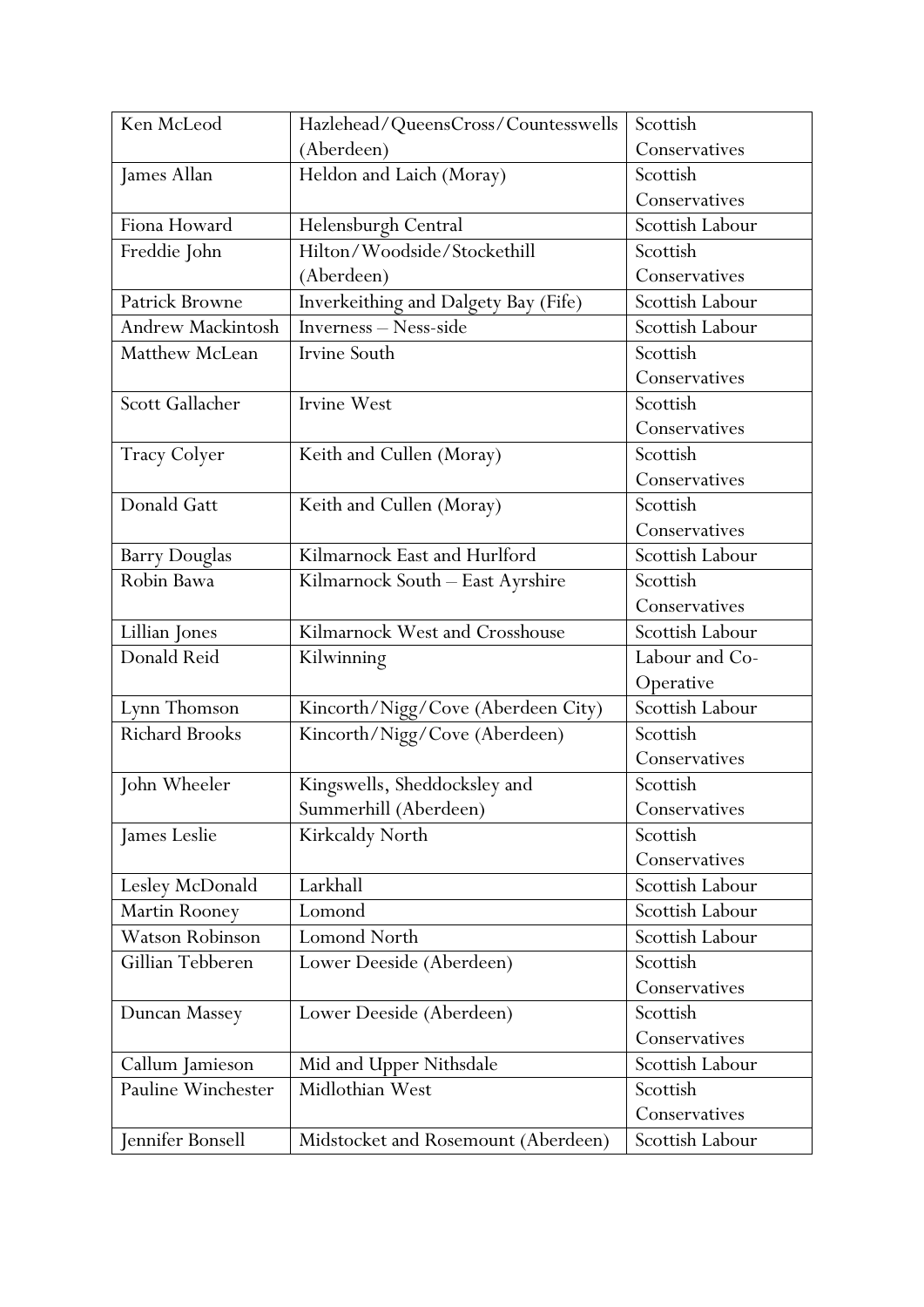| Emma Farquhar          | Midstocket/Rosemount (Aberdeen)       | Scottish              |
|------------------------|---------------------------------------|-----------------------|
|                        |                                       | Conservatives         |
| Thomas Shepherd        | Milngavie                             | Scottish Labour       |
| John Ruddy             | Montrose and District                 | Labour and Co-        |
|                        |                                       | Operative             |
| Peter Bloomfield       | Moray                                 | Scottish              |
|                        |                                       | Conservatives         |
| Paul McBain            | Moray                                 | Scottish              |
|                        |                                       | Conservatives         |
| <b>Bridget Mustard</b> | Moray                                 | Scottish              |
|                        |                                       | Conservatives         |
| M.C Munro              | Morningside (Edinburgh)               | Scottish              |
|                        |                                       | Conservatives         |
| Oyebola Ajala          | Motherwell North                      | Scottish              |
|                        |                                       | Conservatives         |
| Andrew Duffy-          | Motherwell North                      | Scottish Labour       |
| Lawson                 |                                       |                       |
| Kenneth Duffy          | Motherwell South East and Ravenscraig | Scottish Labour       |
| <b>Agnes Duncan</b>    | Motherwell South East and Ravenscraig | <b>SNP</b>            |
| Lorraine Nolan         | Motherwell West (North Lanarkshir)    | Scottish              |
|                        |                                       | Conservatives         |
| John Winston Bruce     | North Ayrshire                        | Scottish              |
| Glover                 |                                       | Conservatives         |
| Gordon Shennan         | North Ayrshire                        | Scottish              |
|                        |                                       | Conservatives         |
| <b>Todd Ferguson</b>   | North Coast - North Ayrshire          | Scottish              |
|                        |                                       | Conservatives         |
| Tom Marshall           | North Coast, North Ayrshire           | Scottish              |
|                        |                                       | Conservatives         |
| Sheila Cameron         | North Lanarkshire                     | Scottish              |
|                        |                                       | Conservatives         |
| David Robb             | North Lanarkshire Council Ward 19     | <b>SNP</b>            |
| Nestor Carlsen-        | Northfield/Mastrick North (Aberdeen)  | Scottish              |
| Devereux               |                                       | Conservatives         |
| Naveed Asghar          | Partick East/Kelvindale (Glasgow)     | Scottish              |
|                        |                                       | Conservatives         |
| Andy Chan              | Perth City South                      | Scottish              |
|                        |                                       | Conservatives         |
| Alastair Amundsen      | Rosyth 5                              | Scottish Family Party |
| Macintyre              |                                       |                       |
| Jennifer Margaret      | <b>Scottish Borders</b>               | Scottish              |
| Linehan                |                                       | Conservatives         |